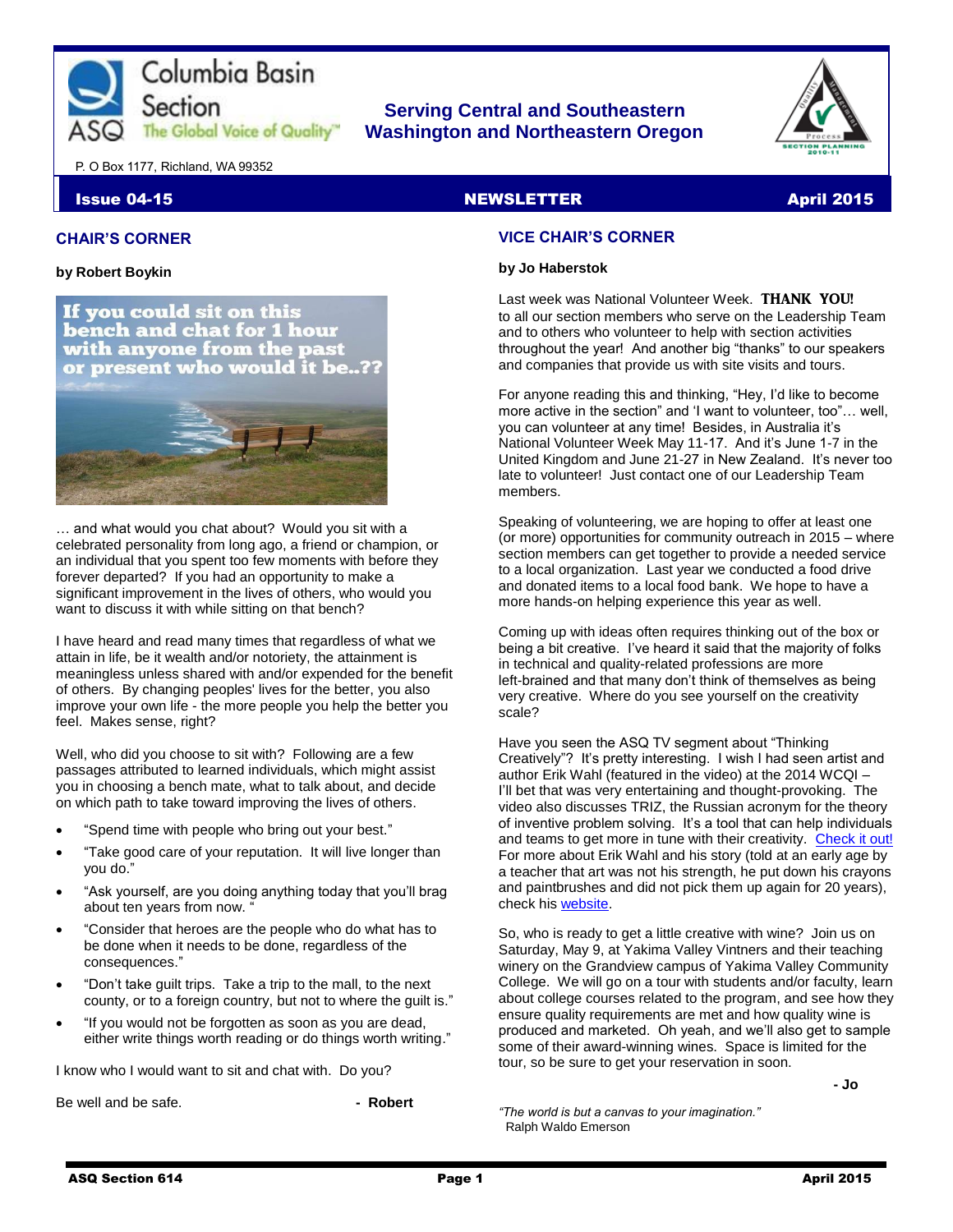

## **May 9, 2015 The Global Voice of Quality" American Society for Quality Columbia Basin Section 0614**



#### **NOTE LOCATION AND TIMES!**

#### **Saturday, May, 9, 2015**

**LOCATION:** Yakima Valley Vintners YVCC Teaching Winery 100 Grandridge Grandview, Washington (509) 793-7003 / 882-7069

Grandview is approximately 35 miles from Richland, and 42 miles from Yakima. Check [MapQuest](http://www.mapquest.com/) for directions from your location.

**10:15 a.m.** - Check in

**10:30 a.m.** – Tour Begins

Tour will last about 90 minutes.

There is no charge for this site visit.

#### **LUNCH IDEAS:**

For those who would like to have lunch or a snack following the tour there are a number of nearby eateries including 10-4 Café, Vineyard Espresso & Deli, Café Grande VUE, Molcajetes Mexican Restaurant, Garcias Tex Mex, Pizza Hut and more.

#### **RESERVATIONS REQUIRED:**

For planning purposes, reservations must be received by April 30. Send an email t[o panda\\_2@charter.net](mailto:panda_2@charter.net) with your name, phone number and company affiliation, or call Alvin at (509) 371-2221.

*Note: There are no age restrictions for this tour, only for wine tasting. Sign up to bring other work colleagues or friends/family.*

For more information about our ASQ section and other upcoming events[: www.asq614.org/](http://www.asq614.org/)

### **"TOUR, TASTE AND LEARN" Site Visit**



### **Yakima Valley Vintners & Teaching Winery Yakima Valley Community College – Grandview Campus**

Everyone has their own preferences when it comes to wine. Some folks only like red wines, some like dry wines, and others gravitate primarily to sweeter wines. Would you like to learn more about how wines are crafted? Would you like to know more about what is done in the laboratory and the importance of testing grapes for sugar level, measured in brix, pH and titratable acidity?

Join us May 9 for a special tour at Yakima Valley Vintners teaching winery on the Grandview Campus of Yakima Valley Community College (YVCC).

Yakima Valley Vintners is an award-winning winery, complete with a tasting room. The Teaching Vineyard was added in 2010 on the Grandview Campus, providing additional practical training opportunities for students. Degrees may be obtained in Vineyard Technology or Winery Technology. The students take classes and get hands-on education in crafting, fermenting, bottling and marketing of wines. The campus offers a Winery Technology Certificate and Degree as well as a Vineyard Technology Certificate and Degree. The program also assists in securing internships with wine industry partners which often leads to full-time employment.

Yakima Valley Vintners produces between 300 and 500 cases per year. Wines were first released during the 2008 Yakima Valley Spring Barrel Tasting. These wines have now garnered more 50 awards over the last six vintages. The tasting room is fully stocked with reds and whites from the 2010, 2011, 2012 and 2013 vintages.

*Our special tour on May 9 will begin with a guided tour by students and/or faculty and will include educational stations on aromas, the bottling process and more. We will then proceed to the tasting room, where we will learn even more. There may even be an opportunity to experience some food pairings with wines.*

Yakima Valley Vintners wines will also be available for purchase by the glass, bottle or case.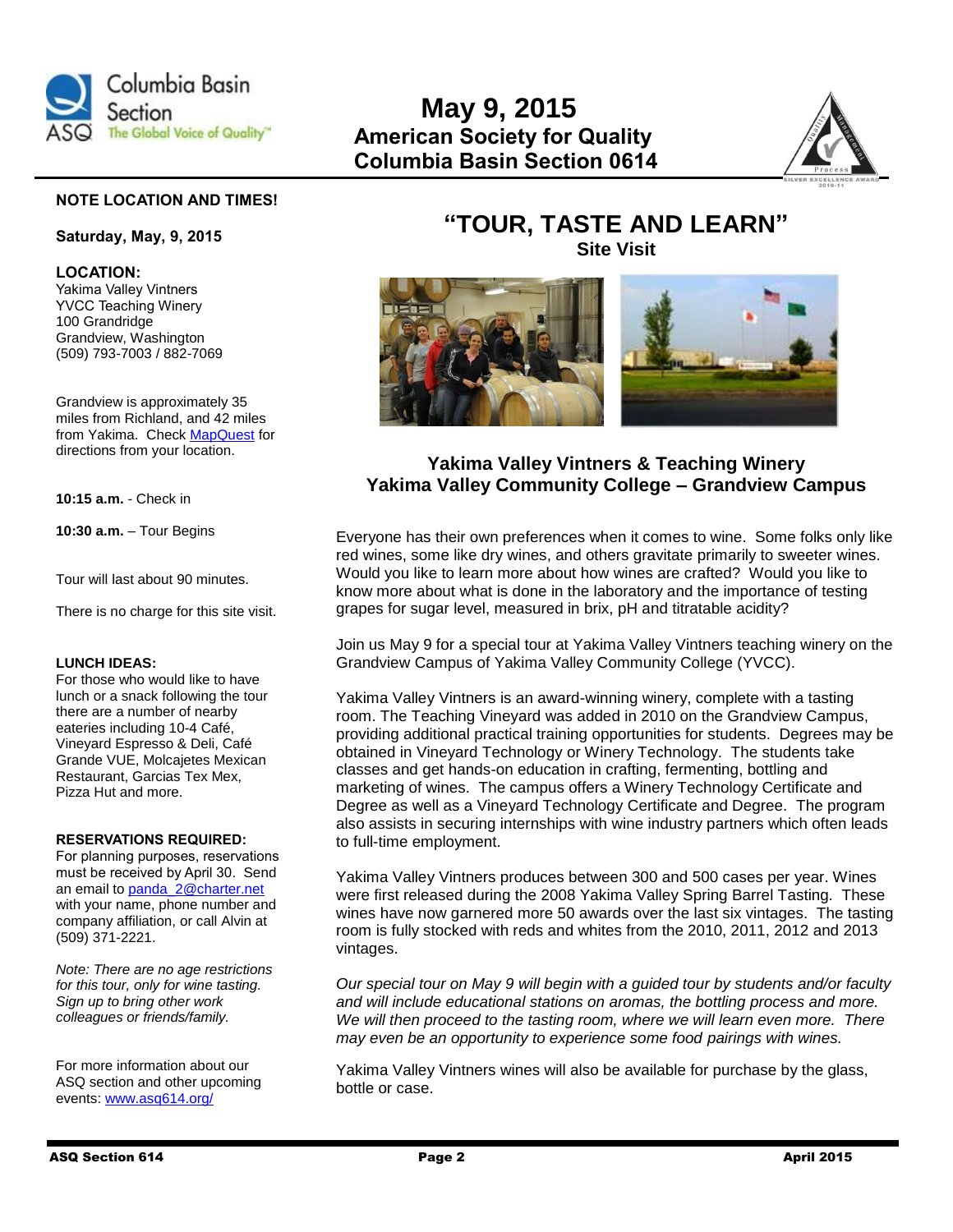#### **GET YOUR APRIL ASQ MEMBER GIFT**

The ISO 9000 standards were developed to help companies effectively document the elements they need to maintain an efficient quality system. This month's free member gift includes resources to strengthen your fundamental understanding of standards and provide a critical update for the upcoming ISO 9001:2015 revision.

The April Member Gift includes three videos from the new ASQ<sup>™</sup> TV Standards Channel, an ISO 9001 presentation kit and a transition planning guide. [Access your gifts!](http://asq.org/membership/members/gift/index.html)

#### **HOW'S THAT WORKING FOR YOU?**

#### **by Ron Rosenberg**

If you've ever watched the "Dr. Phil" show, you know that he gets downright frustrated when his guests describe situations where they keep doing dumb things and expecting better results. One of his favorite expressions, usually said with a healthy dose of sarcasm, is, "And how's that working for you?"

His intent is clearly to help people understand that the behaviors they're demonstrating are not helping them move beyond the difficult situations they find themselves in.

But there's a different problem that affects many of us in our work lives. It's not so much continuing unproductive behaviors, but, rather, *not* continuing actions and activities that are producing results.

I remember participating in a very high-level marketing mastermind group, and listening to one person sharing details of an extremely successful marketing campaign. After we all offered our congratulations on the results, someone asked how the campaign worked when they ran it a second time, only to be met with awkward silence, because, despite getting great results, the person apparently was content with the initial success of the initiative, and didn't even think to try it a second time. Or a third or fourth time.

Yes, we absolutely want to discontinue behaviors that are unproductive. But it's at least as important to identify what *is* working, and invest some time, money, and effort to try and replicate the initial success.

What have *you* been trying lately? How's that been working for you? Can you make it work again?

*Ron Rosenberg is a nationally recognized speaker, accomplished magician an award-winning expert in marketing and customer service with strategies tested and proven in the real world. Check out his online [business forum.](http://businessownersurvivalkit.com/)*

#### **QUOTE OF THE MONTH**

You make more friends by being interested in them than trying to get them interested in you. - Anonymous

#### **2015 WCQI CONFERENCE HIGHLIGHTS BY THE NUMBERS**

- 2,500 attendees from nearly 50 countries around the world
- 200+ quality-related books available in the ASQ Bookstore
- 100+ concurrent sessions, hands-on workshops, Quality Impact Sessions, and fun "After 5" Sessions focused on the 2015 theme and focus areas to help dive deeper into the tools and applications
- 17 certification exams available to take before the conference begins, including the new Six Sigma Yellow Belt
- 10 unique networking opportunities, including session breaks and receptions, to connect with other attendees who are passionate about quality
- 5 additional training courses to extend your learning experience
- 5 expert speakers to share success stories and best practices
- 4 new "Flip" Sessions to give you a different perspective on your conference experience

If you haven't yet registered, it's time to do so [now!](http://asq.org/wcqi/)

#### **TIPS FOR TAKING THE CSQE EXAM**

#### **from Linda Westfall's website**

A number of our section members have taken the ASQ Software Quality Engineer training from Linda Westfall, and some of you may even be signed up for the upcoming training in May.

Here is some additional information from Linda's website that may be of value to anyone who is signed up for the next offering of the ASQ Certified Software Quality Engineer (CSQE) exam or who may be considering taking the CSQE exam in the future. Linda's website (a[t http://westfallteam.com/webinars\)](http://westfallteam.com/webinars) offers several papers and webinars related to software requirements and metrics. One in particular provides advice on how to prepare for the exam and tips for taking the exam. It also covers what to bring and not to bring to the exam. The types of questions on the exam are reviewed with examples and pointers to practice exam questions are provided. CSQE recertification is also discussed.

Listen to an informative webinar from the lady who "wrote the book" literally. Linda is the author of "The Certified Software Quality Engineering Handbook" available from ASQ Quality Press.

Has your email address changed? Help us keep you informed of Section 0614 events and information by updating your contact information and email preferences at [http://www.asq.org/.](http://www.asq.org/) Log in and click "My Account" to update your membership record. You can add or make email, address and phone changes in the "Contact" tab, and then be sure to click on the "email preferences" tab to be sure you are subscribed to receive future Section communications.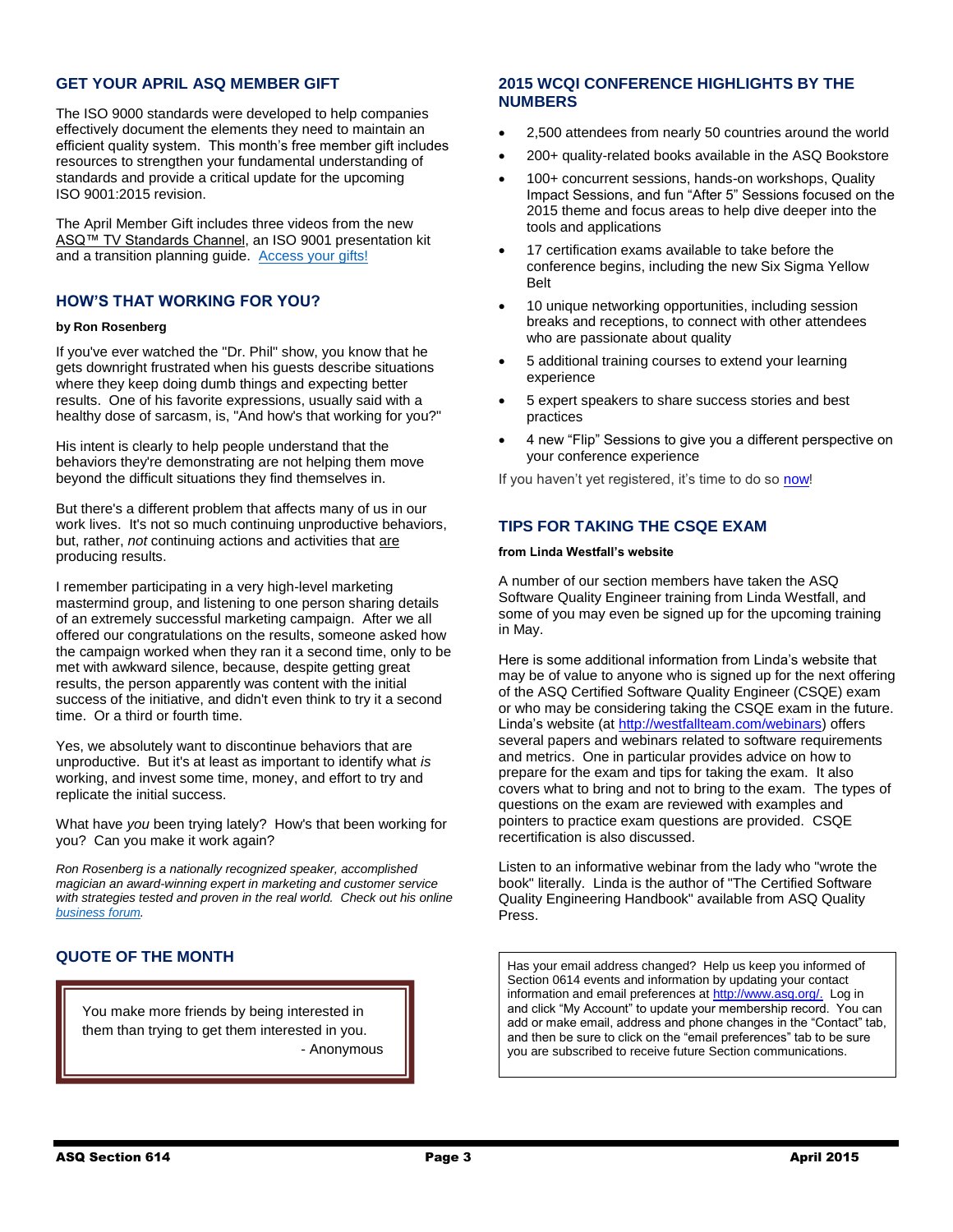#### **WAIT FOR ME, I'M YOUR LEADER! April 24 – 11:30 am – 1 pm - Kennewick**

If you're happily marching along and then stop to look behind you only to find no one is there, then are you actually leading or just taking a walk? Attracting supporters rests upon your personal credibility. Your employees won't believe the message until they believe the messenger.

This professional development session, featuring speaker *Rick Martinez* and presented by the Pasco Chamber of Commerce and Gesa Credit Union, will provide insights about attracting "followers," earning credibility with employees, and contributing to individual and organizational success. The event will be held at The Country Gentleman Restaurant in Kennewick. Lunch will be provided.

Reservations are required by April 22. Call 547-9755 or register online a[t www.gesa.com/learn/seminars](http://www.gesa.com/learn/seminars).

#### **TRI-CITIES LEADERSHIP INTERVIEWS April 28 – 12 noon to 1 pm - Richland**

This month's Tri-Cities Leadership Interviews feature *Rick Schulte,* Richland School District Superintendent, and *Steve Young*, Mayor of Kennewick. Moderator Paul Casey of Growing Forward Services, will be getting up close and personal with them about their self-leadership and team leadership habits.

Network with others, enjoy pizza, salad and pop from Fat Olives, and gain new insights that you can model for your own personal and business growth.

Cost is \$19 for this month's event, which is sponsored by Express Employment Professionals. The event will be held at Memories at Sunset Event Center, 915 Bypass Highway in Richland. Registration is required; reserve your spot today at [www.paulcasey.org.](http://r20.rs6.net/tn.jsp?f=001oLDb0PvYGs5YHsH2dcbCs4NMxfbW52vWM6iwBKG0zXhqQYUCcLrPnQL5UpzWkvL6_UeNDV1pVX4pCK-EQtbcWhYDlVvrN6LMkUDSKH2gMmxQpokOAWuczlsF7mLrD9DAiBTWy2wmG1wAYLLYWf2-5Nu25rh9NzGyGDEj8xAih10odzEbl_l0zIFnKRiZhRVK1UyVeStFNn-0a2ZXMOBVy7HtCDUI3SlCHOq-9STSrDlnREyZgj3u8uSSpDNcSOTw4YZvBOzJGocvI92vGbQD4L19PA51uEWo5MALpKV2sXYNpcY261K6MCKgPHZBlZkQechZy0ZYDLs=&c=9qGqYUKDScJfBffh5hFXQon73TjDBmnUoodL4rZAe0odcrUWjh0EqA==&ch=j5lgUXRAJc60mY2Jz9RnrC-Zs35BzuJdekAVA79gka2EAOXk3L2dwQ==)

#### **PMI GLOBAL CONGRESS 2015 – EMEA May 11-13 - London**

Three days and 60 sessions. In London! Learn best practices and share knowledge with project, program and portfolio management professionals (PPPM) from over 70 countries in all industries. Hear about current topics in PPPM, offering foundational, intermediate and advanced level educational sessions on leadership, business acumen and strategic skills.

This year's conference keynote speakers are James Kerr, Margaret Heffernan and Parag Khanna. Todd Williams, who spoke at one of our section dinner meetings a few years back, is also presenting an educational session at the conference. For more information and to register, [click here.](http://congresses.pmi.org/emea2015)

#### **20th ANNUAL MID-COLUMBIA SMALL BUSINESS AWARDS BANQUET – May 12 -- Kennewick**

The Mid-Columbia Small Business of the Year Awards recognize small businesses in Benton & Franklin counties for their exceptional customer service, outstanding commitment to employees, and superior community relations. The awards are presented to small businesses (fewer than 60 FTE employees, locally owned & operated, and for-profit) that best exemplify the qualities of honesty, fairness, ethical business practices, and concern for employees and customers.

Nominees for this year's awards are (in alphabetical order):

- Account Sense PLLC
- Castle Event Catering
- Elite Construction and Development
- Fuse SPC
- HiLine Engineering & Fabrication
- Home Instead Senior Care
- House Enterprises, LLC (Papa John's Pizza)
- Meyers Auto Tech
- Paws Natural Pet Emporium
- PorterKinney PC
- Tri-Cities Area Journal of Business

Gold, Silver and Bronze awards will be presented during the May 12 banquet at the Three Rivers Convention Center in Kennewick. Tickets are \$40 each and reserved tables of 8 may be purchased for \$300. For more information, call 509-585-5460 or go online to RSVP at [www.midcolumbiasmallbiz.com.](http://www.midcolumbiasmallbiz.com/)

#### **CHECK OUT BILL TROY'S ARTICLE: "ENCOURAGE THE NEXT GENERATION OF STEM PROFESSIONALS"**

Science, technology, engineering, and math - STEM - is an extremely critical topic in today's world, and its importance only grows. It is vital to get children and young professionals interested in these fields.

In a recent *A View from the Q* blog post, ASQ CEO Bill Troy discusses how ASQ has studied the topic and cites some examples for how to get younger professionals more interested in STEM careers. [Click here to read.](http://asq.org/blog/2015/03/encourage-the-next-generation-of-stem-professionals/)

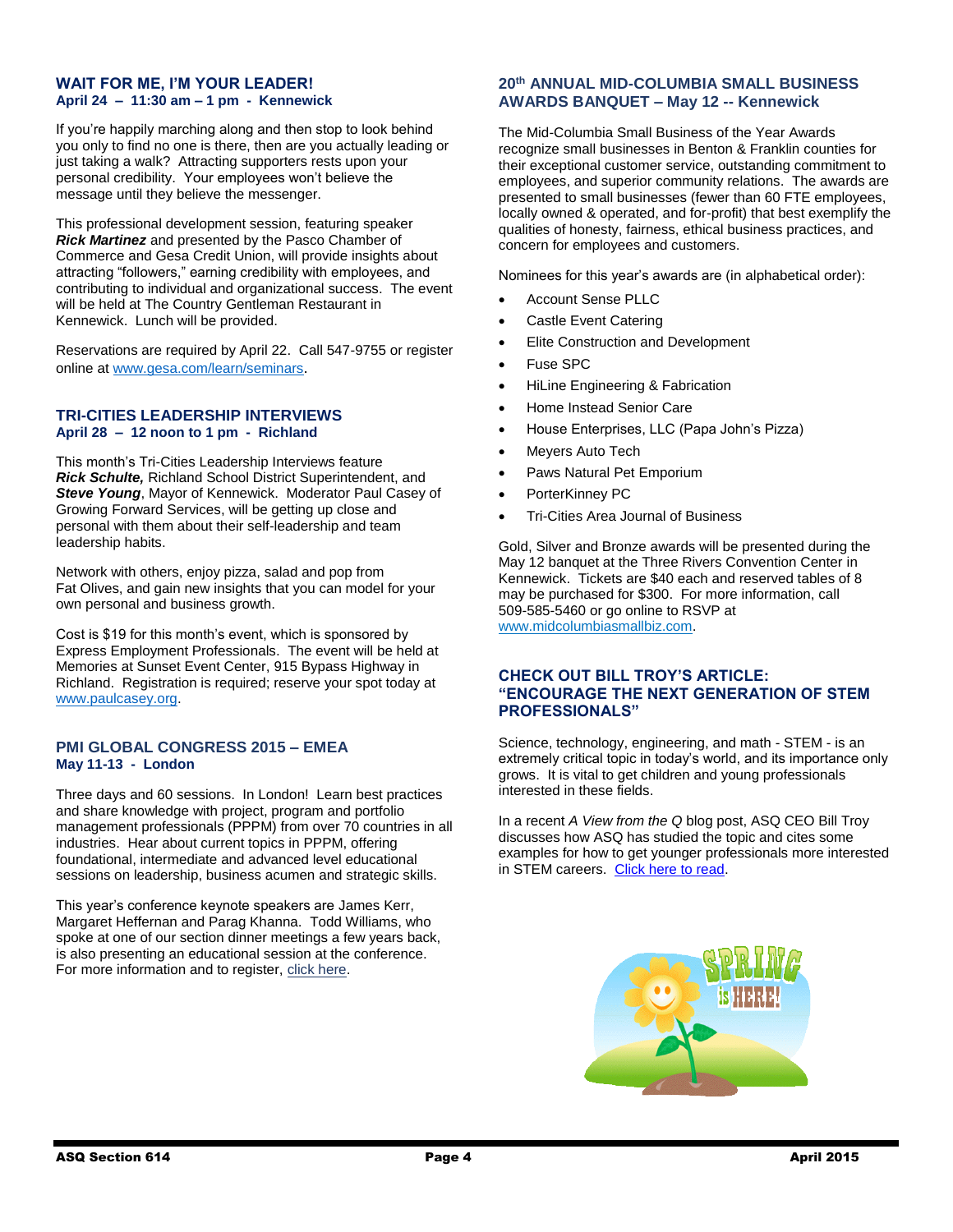#### **LEADERSHIP & SUPERVISORY SKILL BUILDING SEMINAR May 5 & 6 – Bar M Ranch – Adams, Oregon**

# Billed as an "off-site and on-target" seminar, this is an

opportunity not only for seasoned managers to enhance their skills but also for new or aspiring supervisors/team leaders to learn and develop new skills. Seminar leader, Paul Casey, of Growing Forward Services, has planned for a relaxing location and inspiring environment to help facilitate discussions and learning.

Cost is \$199 (double room) or \$209 (single room). The fee includes accommodations, meals and instructional materials. For more information and to register, contact Paul at 509-392-1895 or through his [website.](http://www.paulcasey.org/)

#### **IEOM ORLANDO CONFERENCE – CALL FOR PAPERS – Submittals due May 15**

The Industrial Engineering and Operation Management (IEOM) Society is calling for papers for their International Conference on Operations Excellence and Service Engineering, which will be held in Orlando on September 10 and 11. The conference theme is "Achieving and Sustaining Excellence in Quality, Service and Operations." The conference provides a forum for academics, researchers and practitioners to exchange ideas and recent developments in the field of manufacturing and operations excellence. The event advances theory and practice by fostering networking, collaboration and joint effort among the conference participants.

The conference will have a dedicated session on Global Engineering Education, and a special focus will be given on *Engineering Education in the Americas*. Thirty-six featured speakers will participate from various parts of the world and will address engineering education challenges and opportunities. Each speaker is required to submit a title of the presentation, abstract, a short biography and "head-shot" photo. Deadline for submittals is May 15. For more information, contact one of the conference chairs, Dr. Anwar Rahman

[\(rahman.industrial@gmail.com\)](mailto:rahman.industrial@gmail.com) or Dr. Ahad Ali [\(aali@ltu.edu\)](mailto:aali@ltu.edu)

#### **ASQ VANCOUVER (BC) 2nd ANNUAL CONFERENCE 2015 – May 28 - Burnaby, BC**

ASQ Vancouver's Quality and Business Excellence Celebration will feature distinctive speakers covering a myriad of topics including Lean, Six Sigma, business process improvement, personal excellence and other topics. The theme is "Creating Value through Quality."

Everyone is invited to come and find out how quality professionals can and do drive value for their organizations, learn about quality tools that can be used right away and discover emerging trends in sustainability, risk management and social media. The event includes an exciting keynote speaker and gala dinner, and presentation of the ASQ Vancouver Quality and Business Excellence Award to a local BC business.

Cost is \$199 for ASQ members. For more information, check their [website.](http://pw21.startlogic.com/wp/asq-vancouver-2nd-annual-conference-2015-creating-value-through-quality/)

#### **SUMMER LEADERSHIP INTENSIVE June 11 -14 - Tacoma**

Since 2001, the Summer Leadership Intensive has been offering opportunities to strengthen leadership skills, assimilate new learning, and apply it to each individual's work and personal life. For 15 years the Authentic Leadership in Action (ALIA) Institute has attracted change-makers to programs in Canada, the United States and Europe.

The theme for this year's event is "Resilient Leadership: Transforming Self, Systems & Society." Keynote speakers include Meg Wheatley and Linda Graham. Early registration (by April 30) is \$940. For more information, check out the website for th[e 2015 Summer Leadership Intensive](http://aliainstitute.org/summer-2015/) 

#### **SECTION 614 MEMBERSHIP**

As of April 1, 2015, we have 133 members in our Section.

#### **2015 SECTION 614 LEADERSHIP TEAM**

**January 1 - December 31, 2015**

| <b>Section Chair</b>                 | Robert Boykin         |
|--------------------------------------|-----------------------|
| <b>Vice Chair</b>                    | Jo Haberstok          |
| <b>Treasurer</b>                     | Kent Ozkardesh        |
| <b>Secretary</b>                     | <b>Glenn Gruner</b>   |
| <b>Certification/Recertification</b> | <b>Patrick Faulk</b>  |
| Audit                                | Alvin Langstaff       |
| <b>Membership Chair</b>              | <b>Charles Tyler</b>  |
| <b>Nominating Chair</b>              | Jo Haberstok          |
| Webmaster                            | <b>Steve Prevette</b> |
| <b>Newsletter Editor</b>             | Robert Boykin         |
| <b>Voice of the Customer Chair</b>   | Vacant                |
| <b>Programs Chair</b>                | Vacant                |
| <b>Publicity Chair</b>               | Vacant                |
| <b>Community Outreach Chair</b>      | Vacant                |

#### **PUBLICATION INFORMATION**

This newsletter is published on a regular basis to inform members and potential members about Section 0614 activities and other news/information that might be of value to quality professionals. To be considered for the next newsletter, input must be received by the 10th of the month.